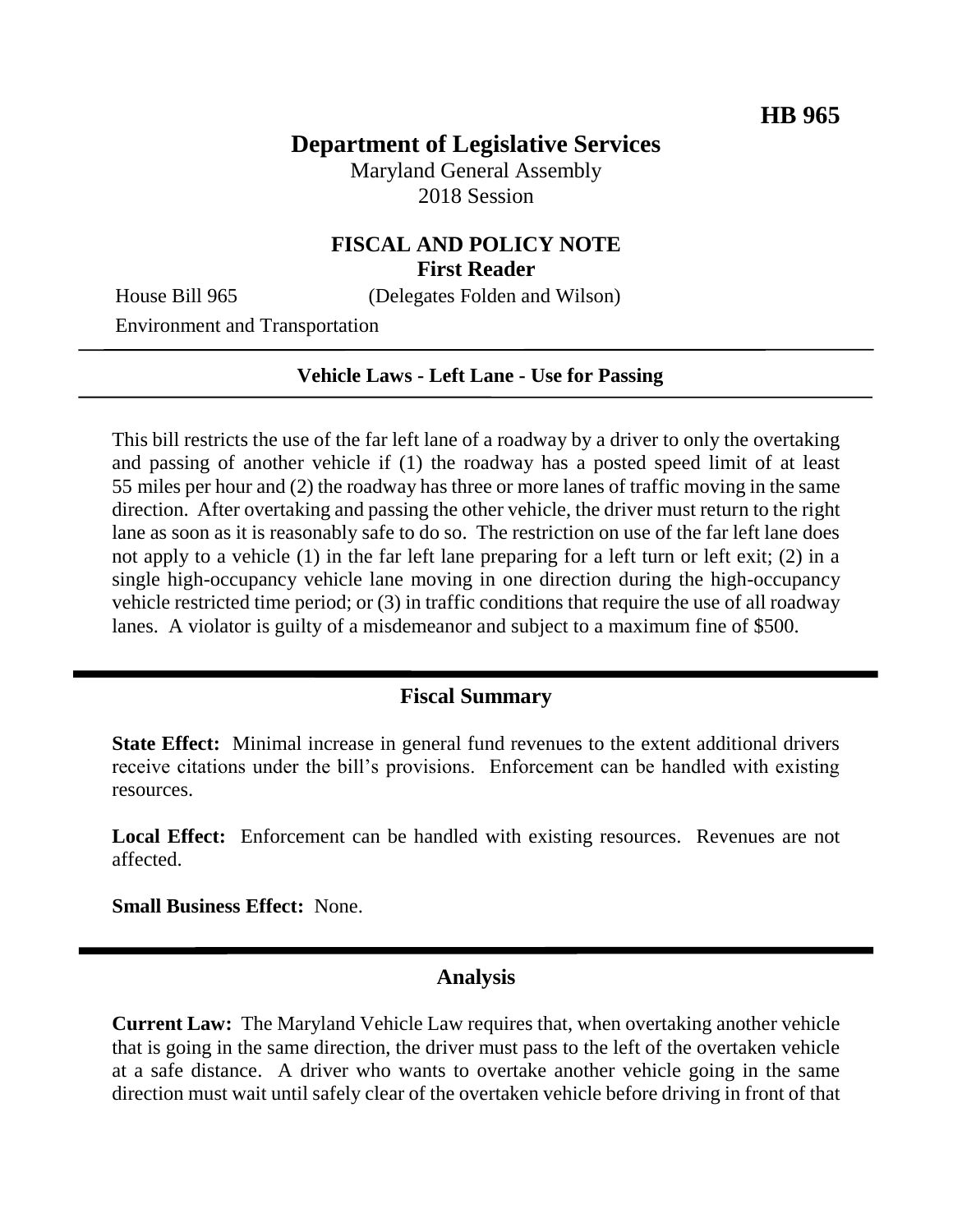vehicle. Except when overtaking and passing on the right is permitted, the driver of an overtaken vehicle, upon audible signal, must give way to the right in favor of an overtaking vehicle. Also, except when overtaking and passing on the right is permitted, the driver of an overtaken vehicle may not increase speed until completely passed by the overtaking vehicle.

A violation of these provisions is a misdemeanor with a maximum fine of \$500. The prepayment penalty for these violations is \$90 and, upon conviction, one point assessed against the driver's license. If the violation contributes to an accident, the prepayment penalty is \$130 and three points assessed against the license.

**Background: Exhibit 1** shows the frequency of charges for unlawfully overtaking another vehicle.

## **Exhibit 1 Citations – Overtaking Vehicles Fiscal 2017**

| <b>Overtaking Vehicles</b>                               |     | <b>Open Prepaid Trial Total</b> |     |     |
|----------------------------------------------------------|-----|---------------------------------|-----|-----|
| Failure to Overtake at Safe Distance                     | 127 | 96                              | 146 | 369 |
| Driving in Front of Overtaken Vehicle – Not Safely Clear | 9   | 9                               | 16  | 34  |
| Failure to Yield to Overtaking Vehicle on Audible Signal |     |                                 |     | 3   |
| <b>Overtaken Vehicle Increasing Speed</b>                | 9   |                                 |     | 26  |
| Source: District Court of Maryland                       |     |                                 |     |     |

**State Fiscal Effect:** General fund revenues increase minimally for the Judiciary due to additional citations from enforcement of the restriction on the use of the far left lane as specified in the bill. The magnitude of the revenue increase cannot be reliably estimated but is anticipated to be minimal.

Any additional citations that the District Court receives as a result of the bill can be handled with existing resources.